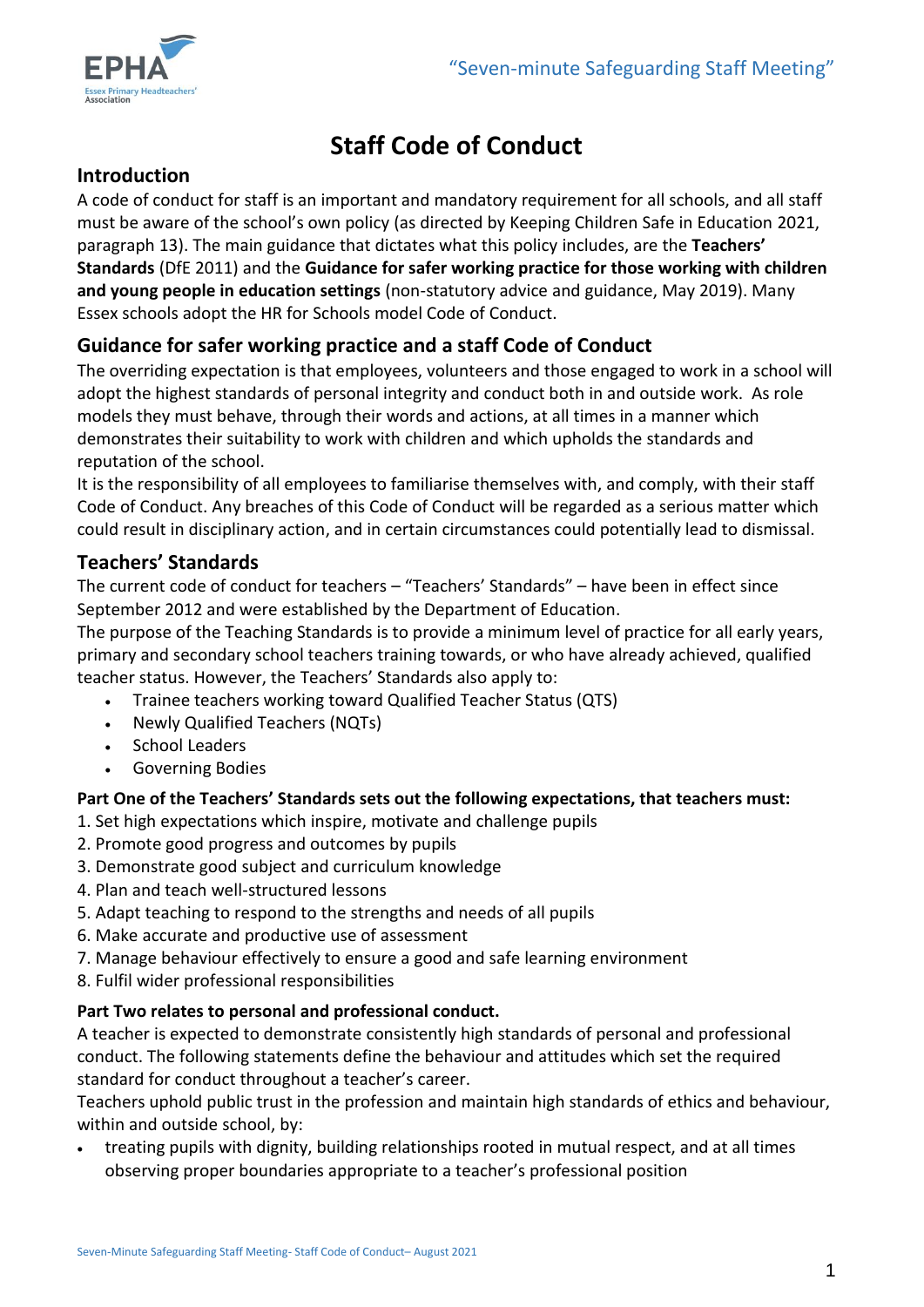

- having regard for the need to safeguard pupils' well-being, in accordance with statutory provisions
- showing tolerance of and respect for the rights of others
- not undermining fundamental British values, including democracy, the rule of law, individual liberty and mutual respect, and tolerance of those with different faiths and beliefs
- ensuring that personal beliefs are not expressed in ways which exploit pupils' vulnerability or might lead them to break the law.

Teachers must have proper and professional regard for the ethos, policies and practices of the school in which they teach, and maintain high standards in their own attendance and punctuality. Teachers must have an understanding of, and always act within, the statutory frameworks which set out their professional duties and responsibilities.

## **Specific areas covered by the Essex Code of Conduct**

#### **Safeguarding and child protection**

It is essential that all adults working with children understand that the nature of their work and the responsibilities related to it, place them in a position of trust. Adults must be clear about appropriate and safe behaviours for working with children in paid or unpaid capacities, in all settings and in all contexts, including outside work.

The relevant requirements specific to safeguarding and child protection are set out in:

- the school's Child Protection and Behaviour Management Policies and Procedures
- the DfE Statutory Guidance "Keeping Children Safe in Education"

#### *Conduct outside work*

The school recognises and respects individuals' right to a private life without interference. However, individuals connected with the school must not act in a way that would bring the school, or their profession, into disrepute or that calls into question their suitability to work with children. Workers must disclose to the school (Headteacher and in the case of the Headteacher to the Chair of Governors) immediately, any wrongdoing or alleged wrongdoing by a themselves

#### *Secondary employment*

Employees must not, without the written consent of the school, undertake any employment or engagement which might interfere with the performance of their duties.

#### *Confidentiality*

As a general rule, all information received in the course of employment or whilst volunteering/being engaged by the school, no matter how it is received, held or transmitted, should be regarded as sensitive and confidential and must not be disclosed or divulged within or outside the school other than in accordance with the requirement of the role and/or where specific permission has been provided.

#### *Preserving anonymity*

The Education Act 2011 contains reporting restrictions preventing the publication of any material which could lead to the identification of a teacher in the event of an allegation against them made by a pupil at the same school. Any individual who publishes material which could lead to the identification of the employee who is the subject of an allegation of this kind may be subject to criminal and disciplinary action, up to and including dismissal.

#### *Media queries*

Workers must not speak to the press or respond to media queries on any matter relating to the school. All media queries should be referred immediately to the Headteacher/Chair of Governors.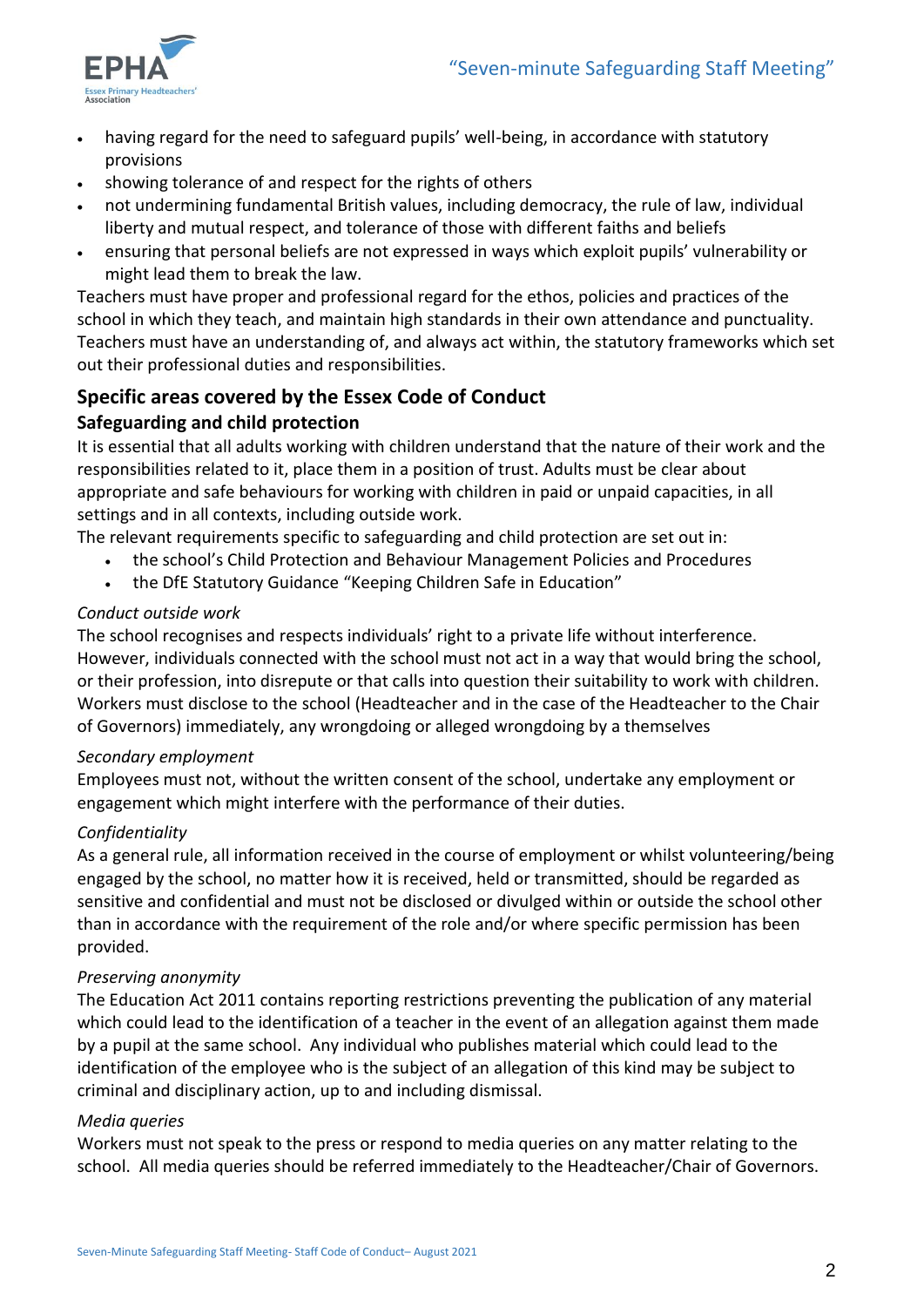

#### *Use of computers, emails and the internet and social media*

Those using the school's equipment and networks are expected to do so responsibly and to comply with all applicable laws, policies and procedures, and with normal standards of professional and personal courtesy and conduct. Detailed expectations are set out in the school's Internet Policy. Appendix 1 of the Code of Conduct related to ICT acceptable use, including:

- Use of school equipment and networks (including personal use)
- Use of email
- Social networks
- Security
- Privacy and monitoring

#### **Relationships**

#### *The internal school community*

All workers are expected to treat member of the school community with dignity and respect and to work co-operatively and supportively. Bullying, Harassment and Victimisation will not be tolerated

#### *The wider community and service users*

All workers have a responsibility to ensure courteous, efficient and impartial service delivery to all groups and individuals within the community.

All relationships of a business or private nature with external contractors, or potential contractors, must be made known to Governing Board.

#### *Gifts and hospitality*

Workers may not accept any gift or hospitality from a person intended to benefit from their services (or those whom they supervise) or from any relative without the express permission of the school. There are occasions when pupils or parents wish to pass small tokens of appreciation to staff, and this is usually acceptable. However, it is unacceptable to receive gifts on a regular basis or of any significant value.

#### *Neutrality*

Workers must not allow their own personal, political, religious or other views and opinions to interfere with their work. They are expected to be neutral in their views in the course of their work at the school and to present a balanced view when working with pupils.

#### *Close personal relationships at work*

These are defined as:

- workers who are married, dating or in a partnership or co-habiting arrangement;
- immediate family members for example parent, child, sibling, grandparent;
- other relationships for example extended family (cousins, uncles, in-laws), close friendships, business associates (outside the school).

#### *Applicants*

Applicants are required to disclose on their application form if they have a close personal relationship with any person connected with the school.

#### *References*

It is expected that, for those working with children, professional references, and not personal references, are sought and provided.

#### *Relationships at work*

It is recognised that situations arise where close personal relationships can be formed at work. Such relationships should be disclosed, in confidence, to the line manager/supervisor by the individuals concerned as this may impact on the conduct of the school.